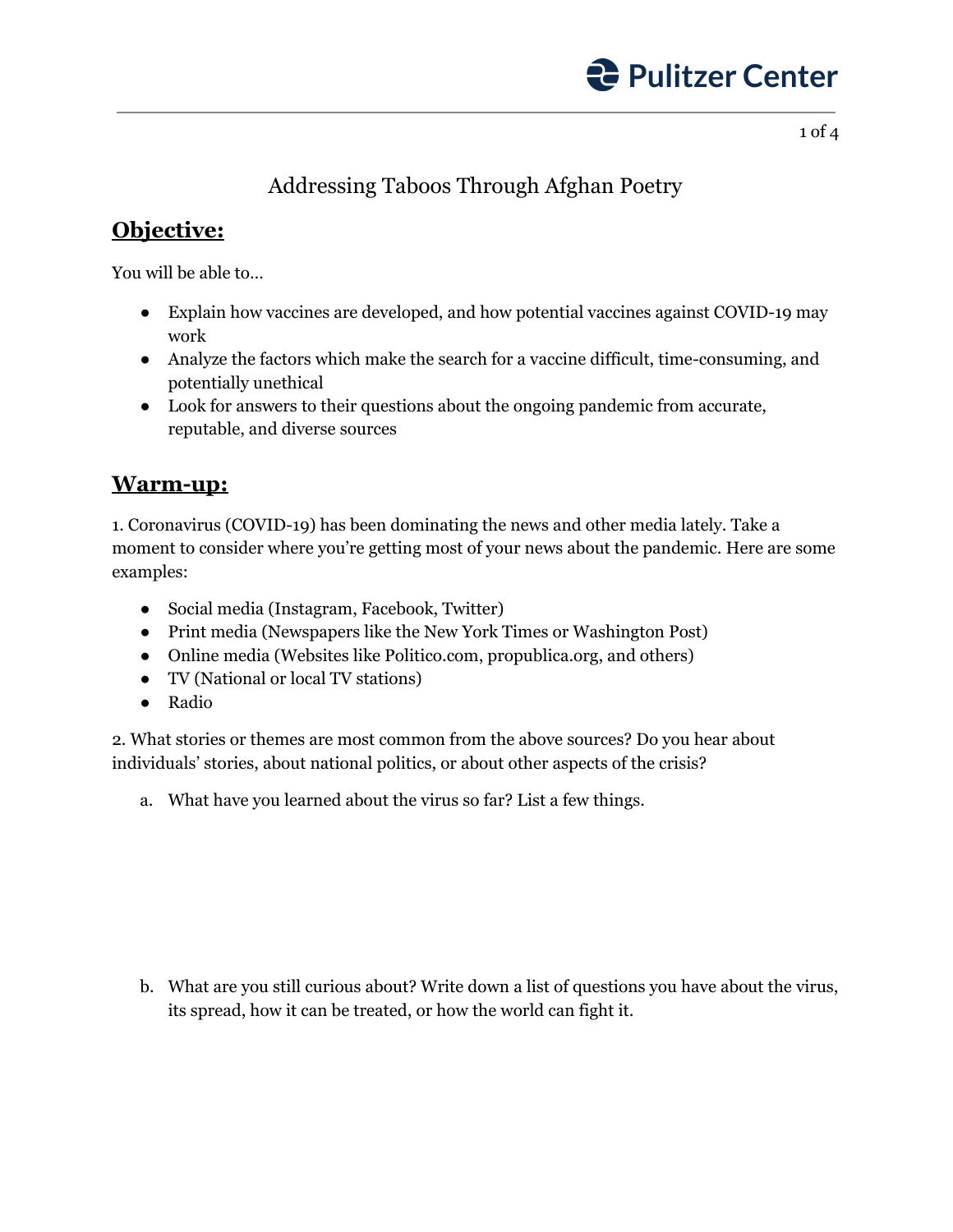

- 3. What is a **vaccine**? Can you think of an example of one that you may have received?
	- a. What do they do, and how?

b. If you're not sure, make an educated guess using the definition below.

(*Definition: Broadly, a vaccine is a biological agent that provides active acquired immunity for an infectious disease often made from weakened or killed parts of the bacteria or microorganism*). In your own words, what does this mean?

#### **Background**:

In this lesson, you'll hear from Pulitzer Center grantee **Jon [Cohen](https://pulitzercenter.org/people/jon-cohen)** in a recorded webinar titled ["COVID-19](https://pulitzercenter.org/blog/covid-19-vaccine-efforts-science-journalist-jon-cohen-explains) Vaccine Efforts: Science Journalist Jon Cohen Explains." He is a veteran magazine reporter and non-fiction writer specializing in covering epidemics. For past Pulitzer Center projects, he has reported on HIV/AIDS, Ebola, and influenza, and is now a core member of the team from Science Magazine reporting for the project "The Science of [COVID-19."](https://pulitzercenter.org/projects/science-covid-19)

In this webinar, part of the Science and Health series from the Pulitzer Center, Jon Cohen focuses his talk on the search for a vaccine for **SARS-CoV-2**, the virus that causes COVID-19. In doing so, you'll learn how the epidemic has **spread**, **how vaccines work**, how they're **tested**, who will **distribute** them, and what effect (if any) **seasonality** will have.

Some useful vocabulary with this lesson:

- [Outbreak](https://www.merriam-webster.com/dictionary/outbreak)
- [Immunity](https://www.merriam-webster.com/dictionary/immunity)
- [Genetic/DNA](https://www.britannica.com/science/DNA-sequencing) sequence
- **[Antibody](https://www.merriam-webster.com/dictionary/antibody)**
- [Surface](https://sciencing.com/definition-cell-surface-proteins-6340015.html) protein
- [Vector](https://www.merriam-webster.com/dictionary/vector)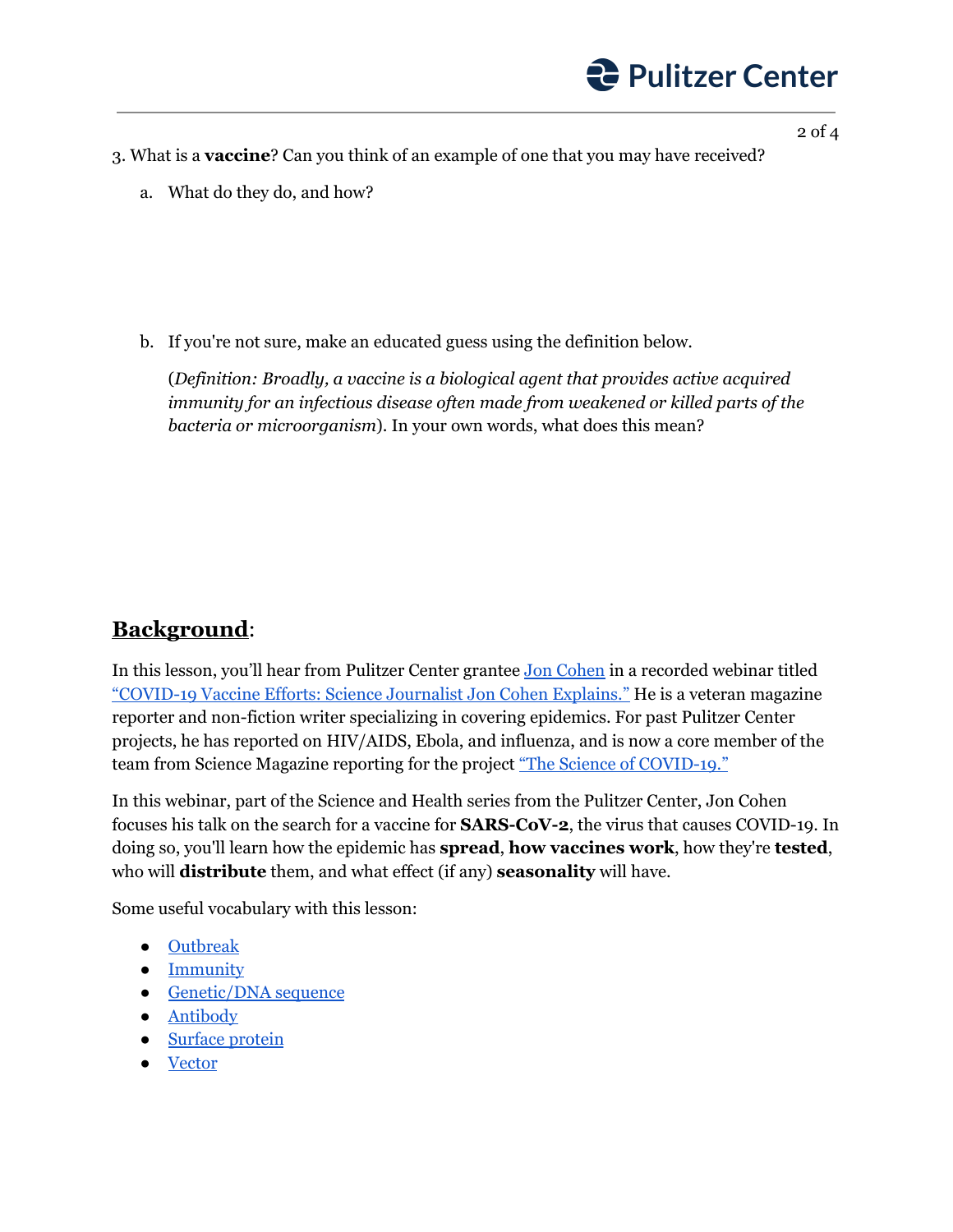

#### **Introducing the Resource:**

## *Resource 1: "COVID-19 Vaccine Ef orts: Science Journalist Jon Cohen Explains."*

Watch 20 minutes of the embedded recording of the webinar at this [link.](https://pulitzercenter.org/blog/covid-19-vaccine-efforts-science-journalist-jon-cohen-explains) The introduction of the video is optional, Jon Cohen's talk starts at 5:56, and his presentation ends (before a Q&A) at 25:40. Feel free to pause the video as you're watching to look more closely at the images.

Write down your answers to the following questions on a separate sheet of paper.

- 1. How many cases of the COVID-19 were there worldwide by April 15th?
- 2. Cohen explains that the bat version of SARS-CoV-2 did not directly lead to the human version currently spreading around the world.
	- a. Contrast that with the example he gives of SARS (which spread throughout China and the world in the early 2000s). How can he tell that civet cats spread SARS, but that bats didn't spread COVID-19?
- 3. As of April 11, how many potential COVID-19 vaccines are in clinical trials? How many are being evaluated?
	- a. Is that surprising? Why or why not?
- 4. What is a "spike protein"? Draw a picture of the SARS-CoV-2 virus as it's depicted in the presentation and circle the spike protein.
- 5. What is the "second arm of the immune system"?
- 6. He gives a couple examples of types of vaccines being researched. Pick one and explain, in your own words, how it works.
- 7. What is the "huge question overshadowing all vaccine research"?
- 8. Why is he "confident that we can have a vaccine against SARS-CoV-2 quickly"?
- 9. What reasons does Cohen give for the statement that any effect that seasonality might have on the spread of COVID-19 will be "drowned out?"

## **Reflection:**

Write your answers down on a separate sheet of paper:

- 1. Cohen says that onlookers in early January began to think differently as more information came out about what looked like a routine pneumonia outbreak.
	- a. Why was it significant that there was a "novel coronavirus"?
	- b. What diseases does he compare it to? What do you know about SARS or MERS?
- 2. How did the virus's sequence end up on GISAID?
	- a. Why did the researchers post it there? What purpose does that serve?
- 3. Why, according to Cohen, will a vaccine take at least 1 year to produce?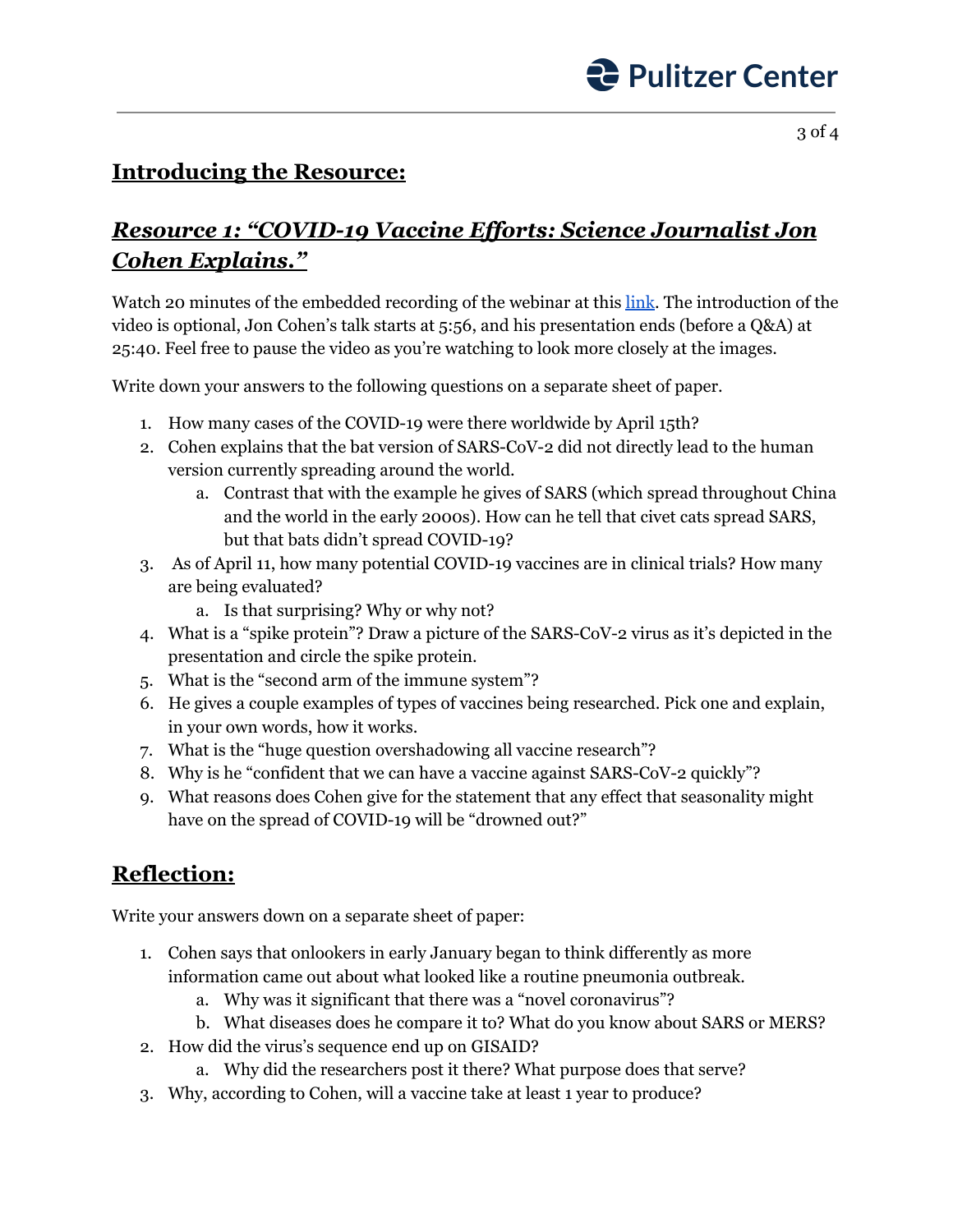# **C** Pulitzer Center

4 of 4

- a. What measures did he say could speed up the process?
- 4. Many such measures come with ethical questions. As a young person, what do you think about "challenging" young people unlikely to get seriously ill from the virus to test vaccines?
	- a. Would you volunteer if you were over 18?
	- b. Why or why not?
	- c. What about if you could be infected with a weakened version of the virus?
- 5. Cohen mentions Gavi, The Vaccine Alliance, a global health partnership based in Switzerland, and its calls to put together a "Manhattan Project" for creating a virus to SARS-CoV-2.
	- a. What was the Manhattan Project? How does that term apply here?
	- b. Do you agree global efforts on this front should be coordinated? Why or why not?
	- c. What are the potential drawbacks?

#### **Extension Activities:**

#### **Option 1: Asking Questions**

It is important to ask questions and seek out accurate information about a crisis such as this one, and the people that participated in the webinar had the opportunity to do so after Cohen's talk. Take a look at the webinar's Q&A transcript below the video. Were the questions that you wrote down in the warm-up answered?

If not, and you have Twitter, tweet your question to Jon Cohen ([@sciencecohen](https://twitter.com/sciencecohen?ref_src=twsrc%5Egoogle%7Ctwcamp%5Eserp%7Ctwgr%5Eauthor)) using the hashtag #PulitzerScience and tag us  $(QPulitzerCenter)$  to see if he'll answer you. Using the hashtag, the Pulitzer Center's education team will create a list of your questions and get them answered by the reporters on the Science Magazine project.

#### **Option 2: Research and write**

In the warm-up, were you curious about the economic implications of COVID-19? Its impact on different marginalized communities? Its effects in different countries around the world? Based on your questions you wrote down, look through the Pulitzer Center's [COVID-19](https://pulitzercenter.org/covid-19) issue page, and find a story that speaks to your curiosity.

Here are some projects to get you started:

- *Science Magazine*: The Science of [COVID-19](https://pulitzercenter.org/projects/science-covid-19)
- *Centinela: Probing Latin America's response to [COVID-19](https://pulitzercenter.org/projects/centinela-probing-latin-americas-response-covid-19)*
- The Associated Press: [Unprotected:](https://pulitzercenter.org/projects/unprotected-coronavirus-and-worlds-most-vulnerable-people) Coronavirus and the World's Most Vulnerable [People](https://pulitzercenter.org/projects/unprotected-coronavirus-and-worlds-most-vulnerable-people)
- *CNN, The Nation*: The [Frontliners](https://pulitzercenter.org/projects/frontliners-no-benefits) With No Benefits (Photojournalism, The Philippines)
- *The Philadelphia Enquirer*: Portraits of a [Pandemic](https://pulitzercenter.org/projects/portraits-pandemic) (Photojournalism)